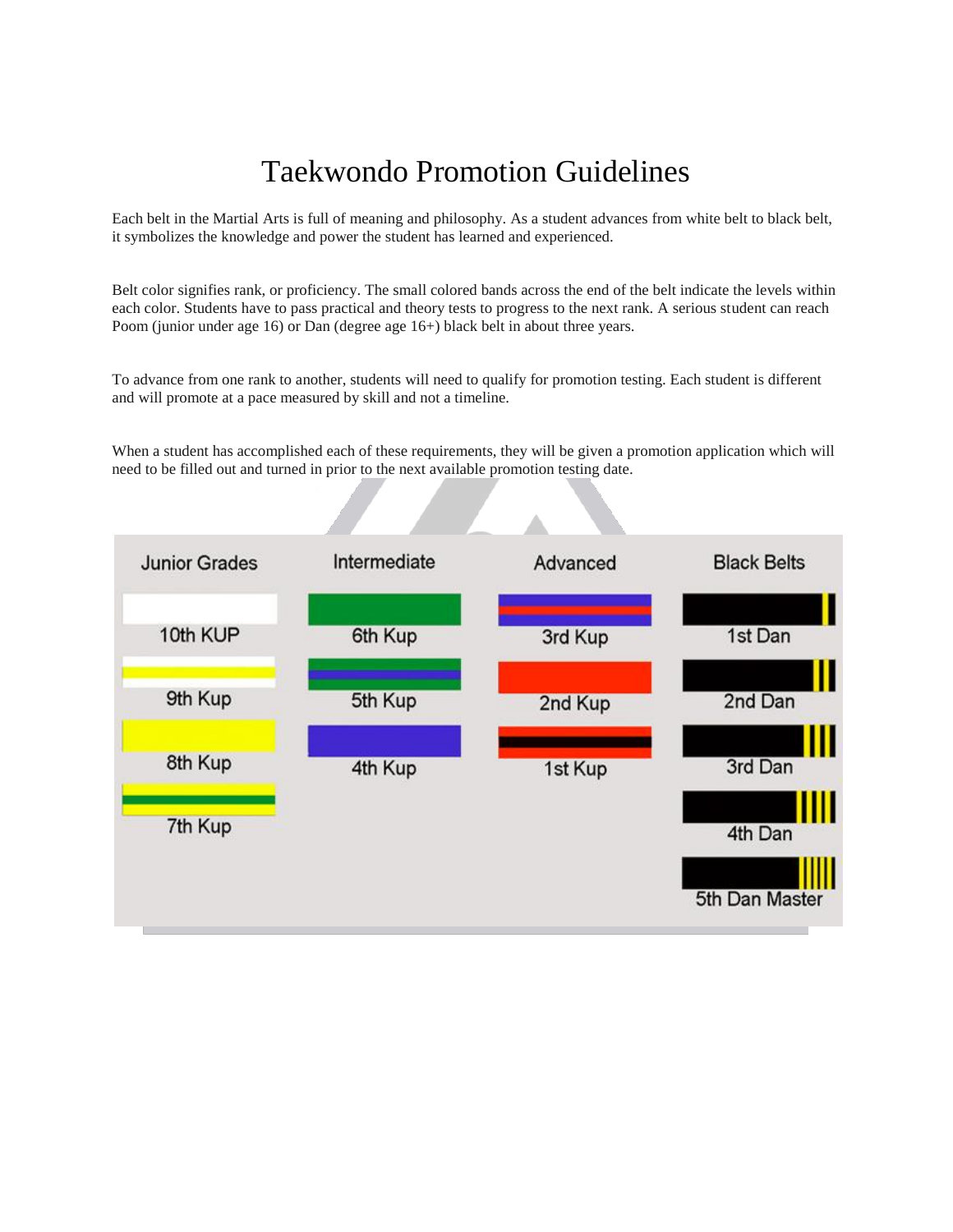#### White Belt Checklist **for promotion to High White Belt**

#### **Form:**

Low Block Middle Block High Block Knife Hand Block Punch/Reverse Punch

#### **Kicks:**

Stretching Kick 1 Stretching Kick 2 Front Kick Side Kick Flying Side Kick Round House Kick

#### **Stances:**

Attention Joon bi

**Footwork:** Half Turn

#### **Self-defense:**

Same side wrist grab Cross side wrist grab Double wrist grab

#### **Striking:**

1 Jab 2 Jab – Cross

## **Mental:**

Meaning of Self-discipline ILY MARTIAL ARTS

#### **Breaking:** Flying Side Kick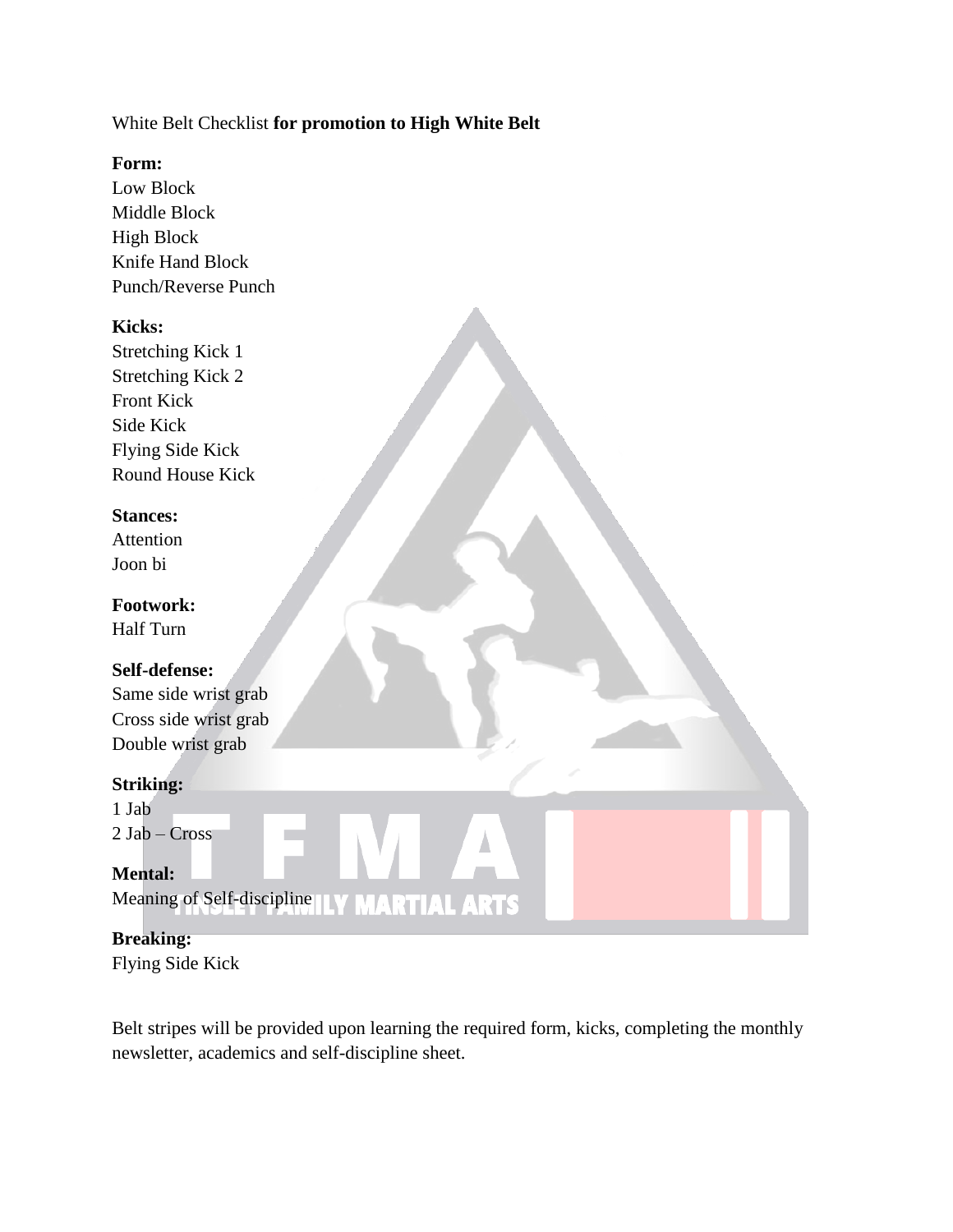## High White Belt Checklist **for Promotion To Yellow Belt**

#### **Form:**

Teageuk 1

## **Kicking:**

Axe Kick 1-3 Push Kick Back Kick

## **Footwork:**

Step Forward Step Backward

## **Self-defense:**

2 on 2 Front Wrist Grab 2 on 2 Back Wrist Grab

## **Tumbling:**

Break Fall Backwards Shoulder Roll

#### **Stances:** Walking Stance Front Stance

**Striking:** 3 Jab-Cross-Hook Palm Strike

## **Mental:** Meaning of Courtesy

**Breaking: Axe Kick INSLEY FAMILY MARTIAL ARTS**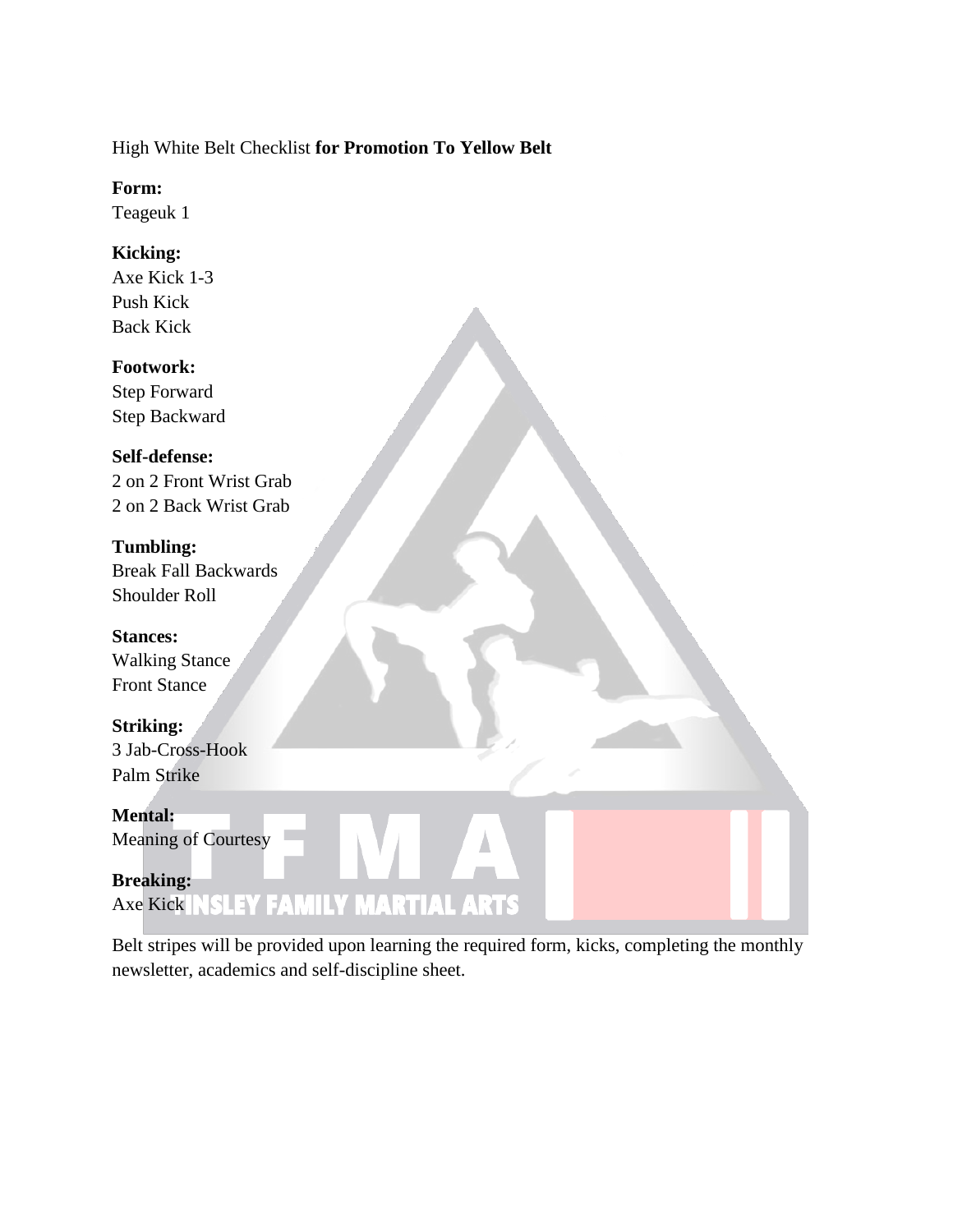#### Yellow Belt Checklist **for Promotion To High Yellow Belt**

#### **Form:**

Teageuk 2

## **Kicking:**

Skipping Side Kick Skipping Hook Kick Skipping Round Kick Skipping Axe Kick

## **Footwork:**

Skip Forward Skip Back

**Self-defense: Front Choke – Side Kick Rear Choke – Duck Under Escape**

**Tumbling:** Shoulder Roll w/Break Fall

**Stances:** Horse Stance

**Striking: Boxing 4- Jab, Cross, Hook, Cross**

**Breaking:** Skipping Side Kick

**Mental:** Meaning of Integrity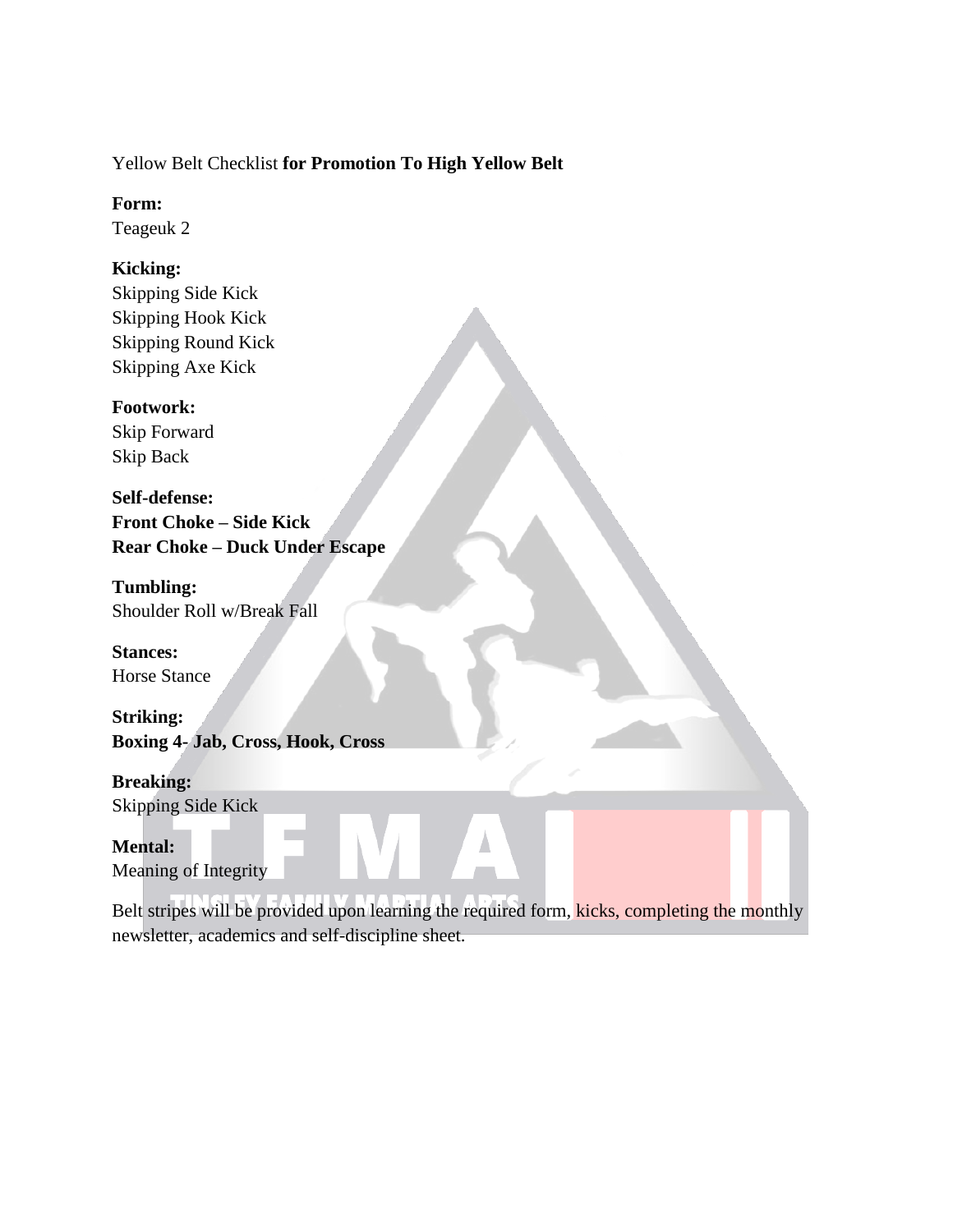High Yellow Belt Checklist **for Promotion To Green Belt**

**Form:**

Teageuk 3

## **Kicking:**

Back Turn Round Kick Paduchagi – skip back round kick Step In Round Kick

## **Footwork:**

Back turn

## **Self-defense:**

Rear Choke Defense #2 – turn outside leg reap Front Shoulder Grab #1 – Break away

#### **Stances:**

Back Stance

**Striking: Boxing #s 1-4 w/kicks**

**Breaking:** Back Kick

**Mental:** Meaning of Perseverance

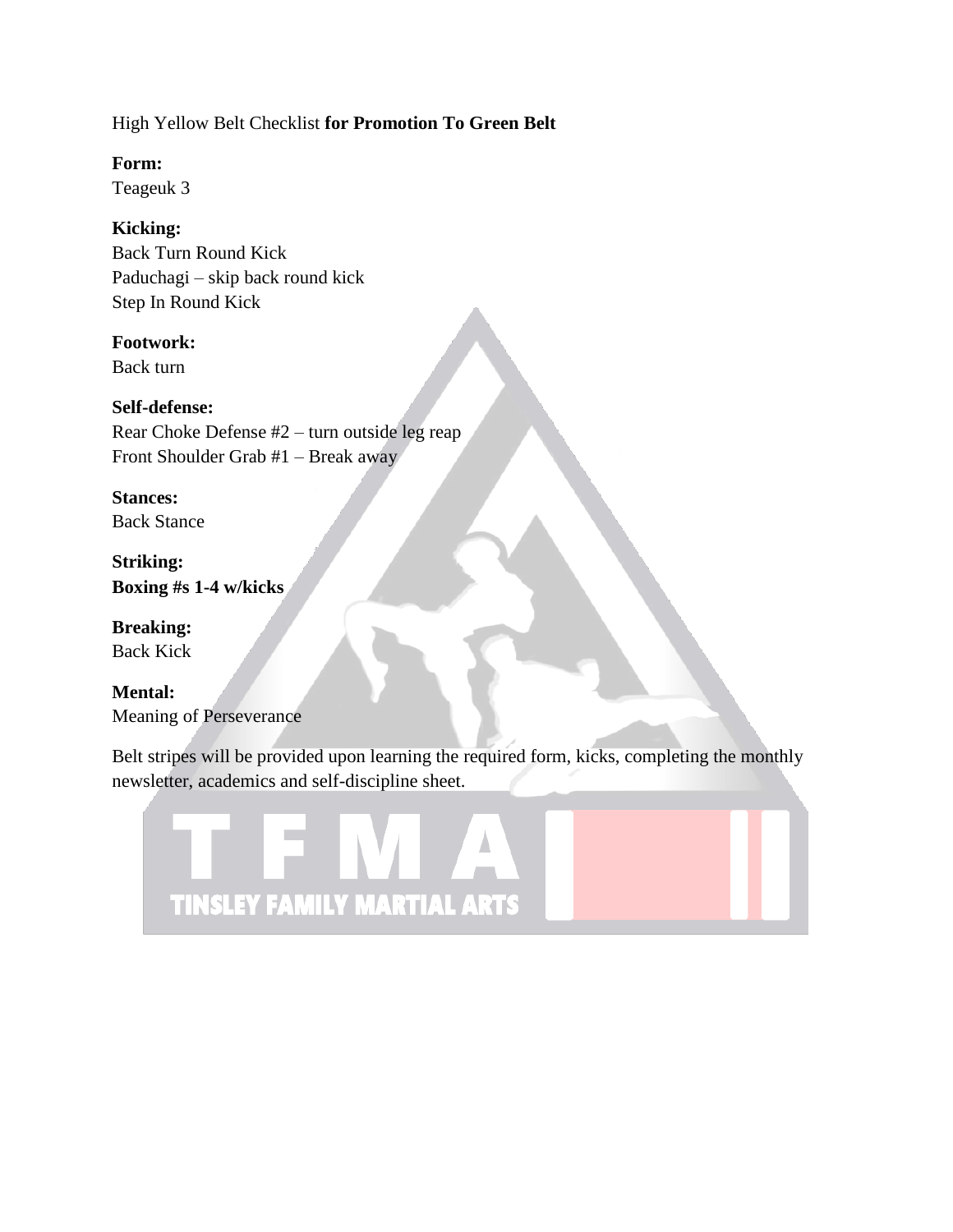#### Green Belt Checklist **for Promotion To High Green Belt**

**Form:**

Teaguek 4

#### **Kicking:**

Checking Round Kick Checking Side Kick Checking Hook Kick Jump Front Kick

#### **Footwork:**

Front Foot Fake Motion Double Skip In

#### **Self-defense:**

Rear Choke Defense #3-Should Throw Should Grab #2-Arm Lock

#### **Striking:**

Double Pillar Defense Triangle Block with #'s 1-4 and kicks Spear Finger

#### **Breaking:**

Jump Front Kick

## **Mental:**

Self-control

Belt stripes will be provided upon learning the required form, kicks, completing the monthly newsletter, academics and self-discipline sheet.

**TINSLEY FAMILY MARTIAL ARTS**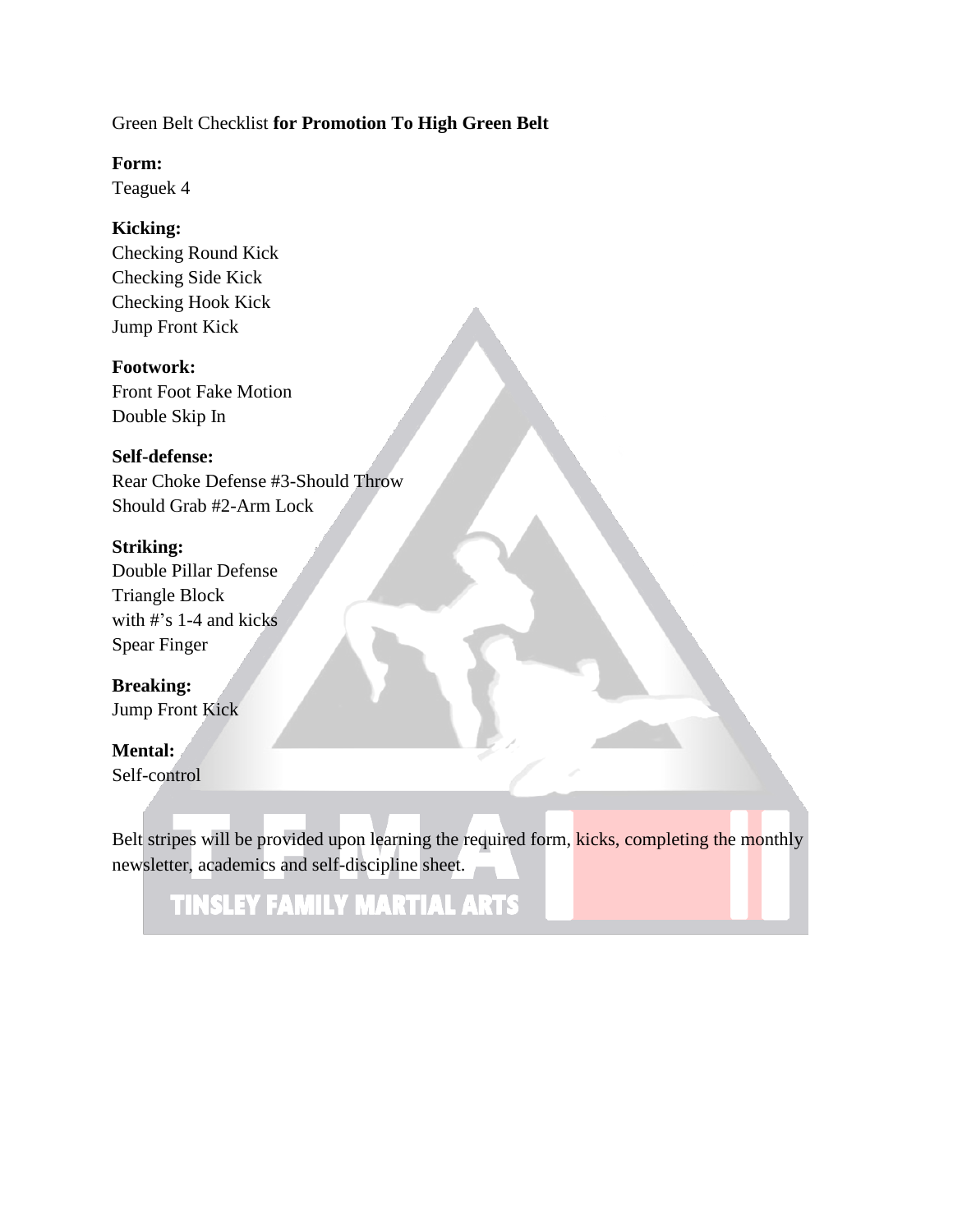High Green Belt Checklist **for Promotion To Blue Belt**

**Form:**

Teageuk 5

## **Kicking:**

Front Foot Side Kick Front Foot Hook Kick Front Foot Round Kick

#### **Footwork:**

Elite Hop Back

## **Self-defense:**

Shoulder Push Two Hands-Re-direct down Chest Push Single Hand-Arm lock

**Stances:** Left and Right Stance

#### **Striking:**

Elbow Hammer Fist Back Fist Roll Defense against a hook

## **Breaking:**

Elbow

## **Mental:**

Indomitable Spirit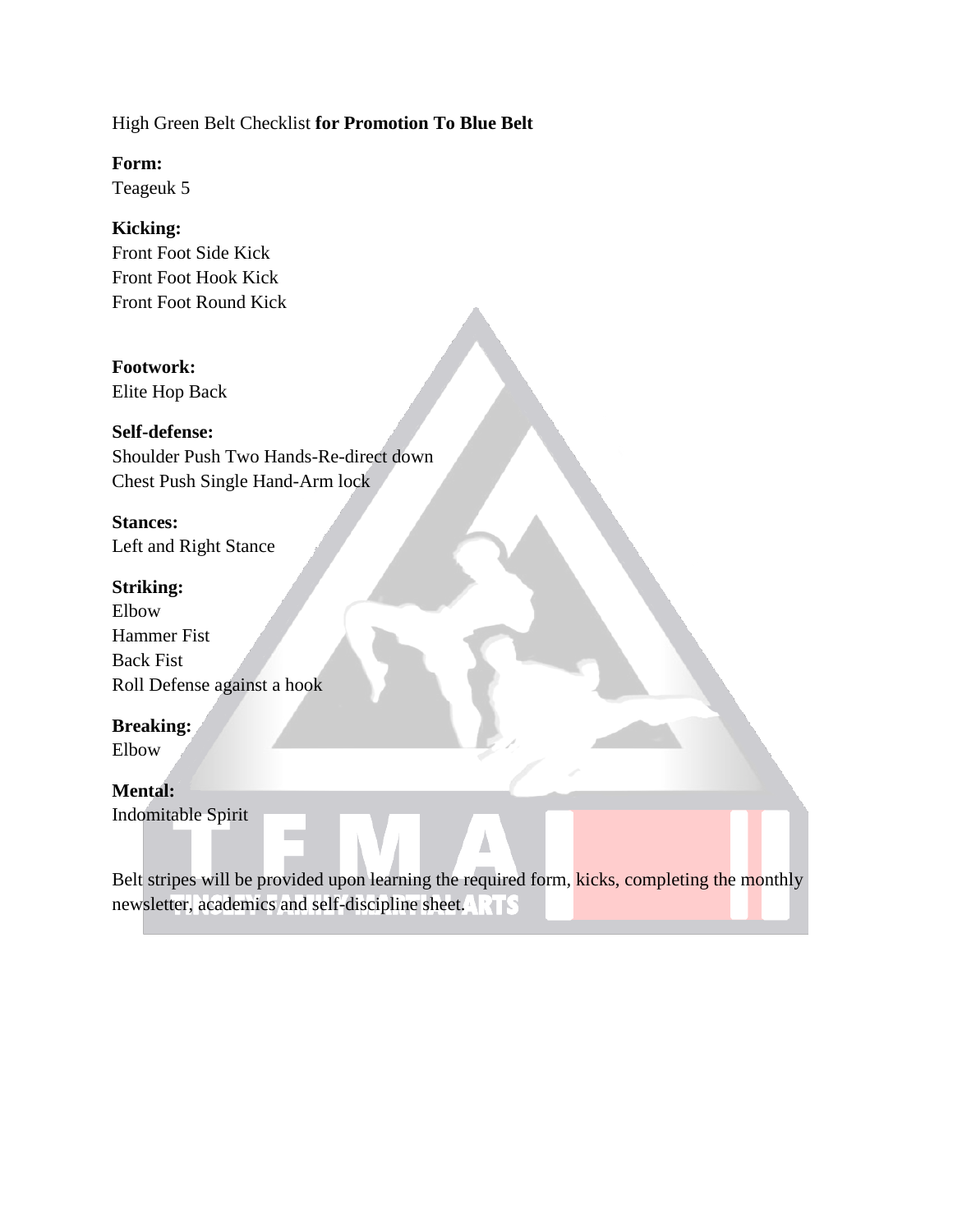#### Blue Belt Checklist **for Promotion To High Blue Belt**

#### **Form:**

Teageuk 6

#### **Kicking:**

Cut Side Kick Cut Round Kick Cut Hook Kick Wheel Kick

#### **Footwork:**

Cut Motion Front Knee Up Fake

#### **Self-defense:**

Front Bear Hug #1 Escape Front Bear Hug #2 Throw

#### **Striking:**

Hammer Block High Rising Knife Hand Block Slip Defense against straight punches

**Breaking:** Palm Strike

## **Mental:** All five tenants of Taekwondo

Belt stripes will be provided upon learning the required form, kicks, completing the monthly newsletter, academics and self-discipline sheet.

# **TINSLEY FAMILY MARTIAL ARTS**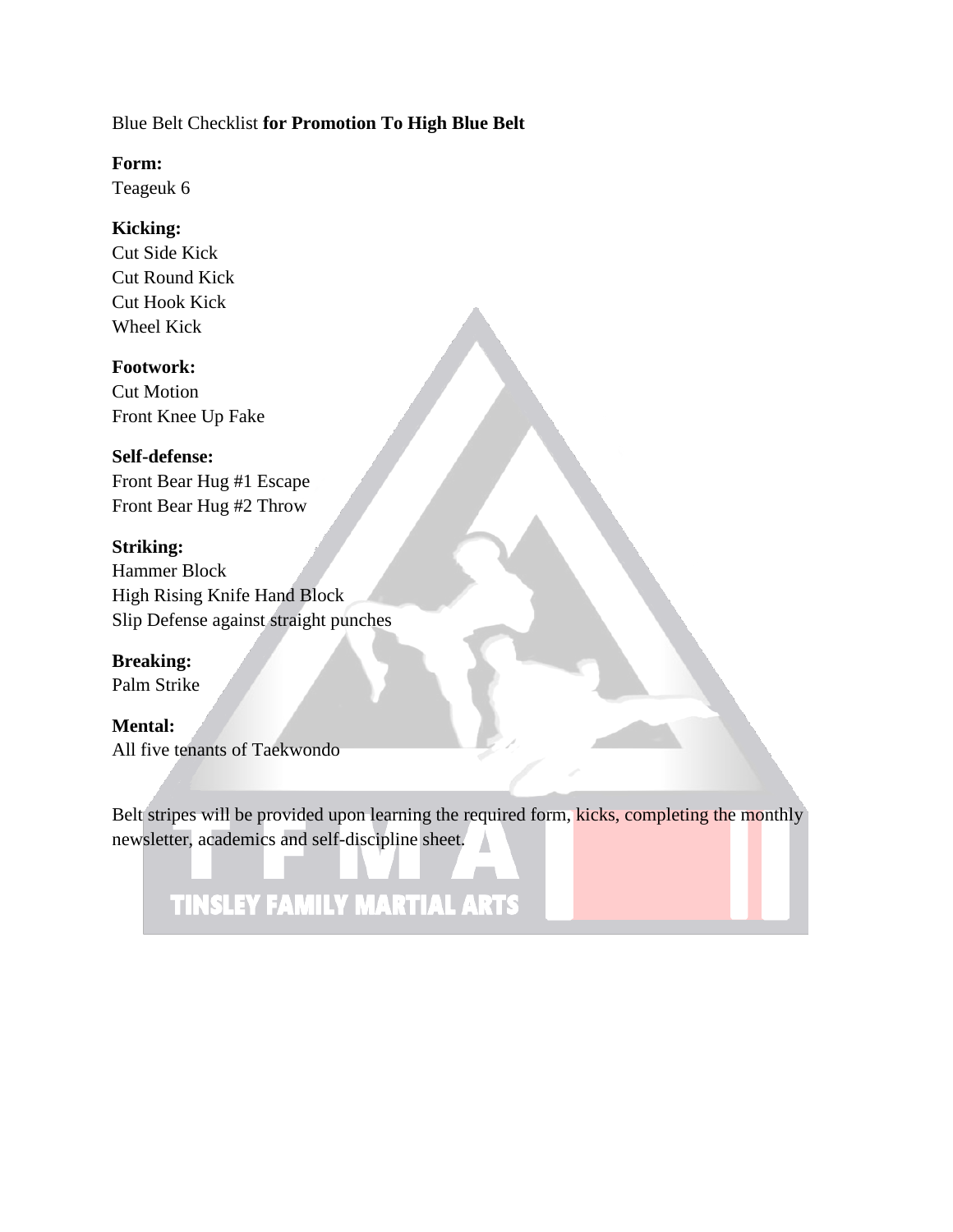#### High Blue Belt Checklist **for Promotion To Red Belt**

**Form:**

Teageuk 7

## **Kicking:**

Double Round Kick Double Side Kick Double Hook Kick Interchange Double Kicks

#### **Footwork:**

Diagonal Skip Backward

#### **Self-defense:**

Rear bear hug-should lock Rear bear hug-floor touch take down

## **Stances:**

Tiger Stance

## **Striking:**

Double Uppercut Slip and Roll Drill

## **Breaking:**

3 breaks 1 of the 3 is an upper body break

## **Mental:**

What does it mean to be "neighborly."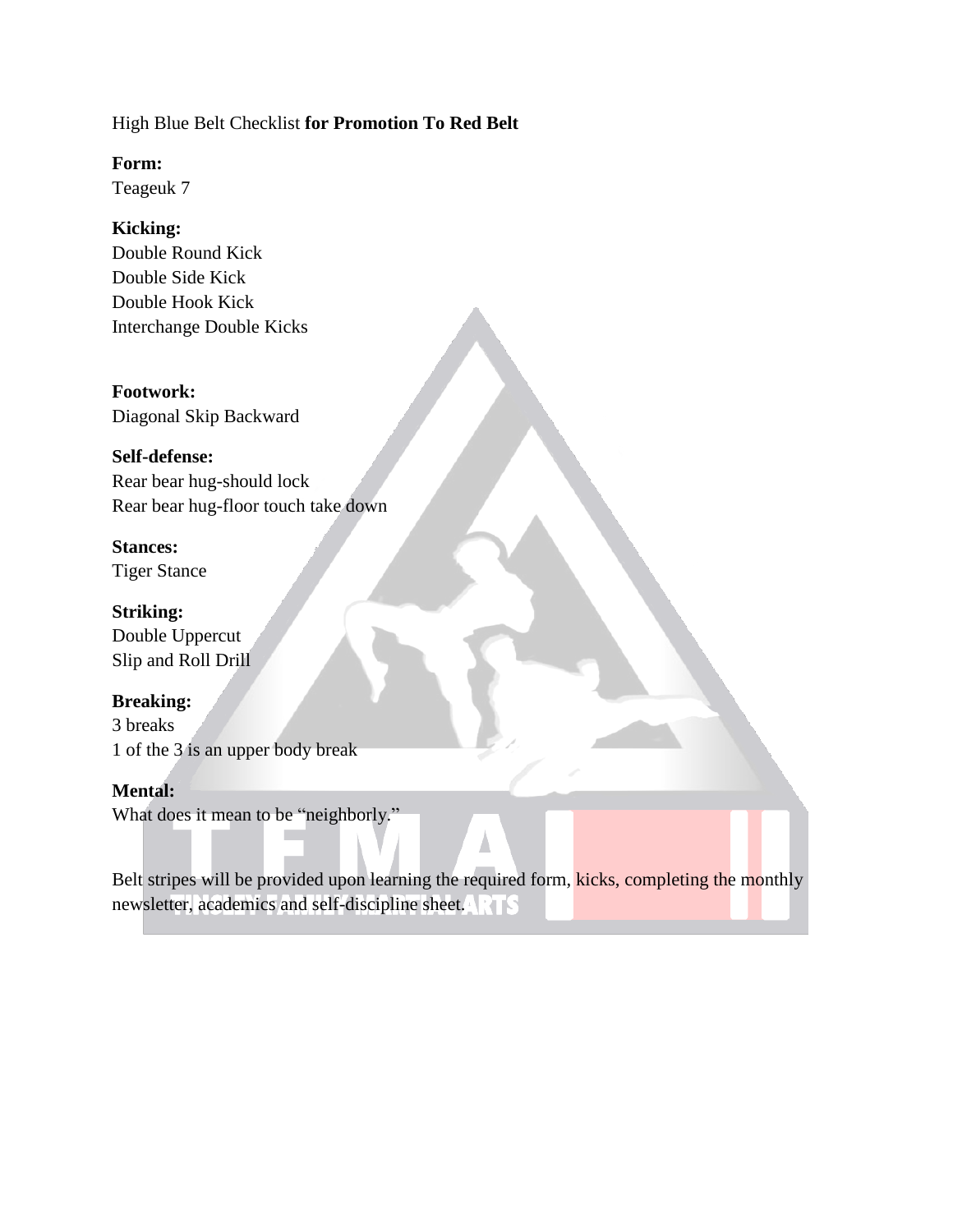#### Red Belt Checklist **for Promotion To High Red Belt**

**Form:**

Teageuk 8

#### **Kicking:**

Jump Round Kick Jump Wheel Kick Jump Axe Kick Jump Back Kick

#### **Footwork:**

Understanding Fakes and Feint Motions 3 Dimension Movement

#### **Self-defense:**

Side Headlock Defense – Break away and should lock restraint Front Headlock (Guillotine defense standing) – break away and spin behind

#### **Striking:**

#'s 1-4 with slip and roll combinations Knee Strikes  $\#$ 's 1-4 knees

#### **Breaking:**

Jump Axe Kick Jump Back Kick

#### **Mental:**

When is okay to use Taekwondo?

Belt stripes will be provided upon learning the required form, kicks, completing the monthly newsletter, academics and self-discipline sheet.

## **TINSLEY FAMILY MARTIAL ARTS**